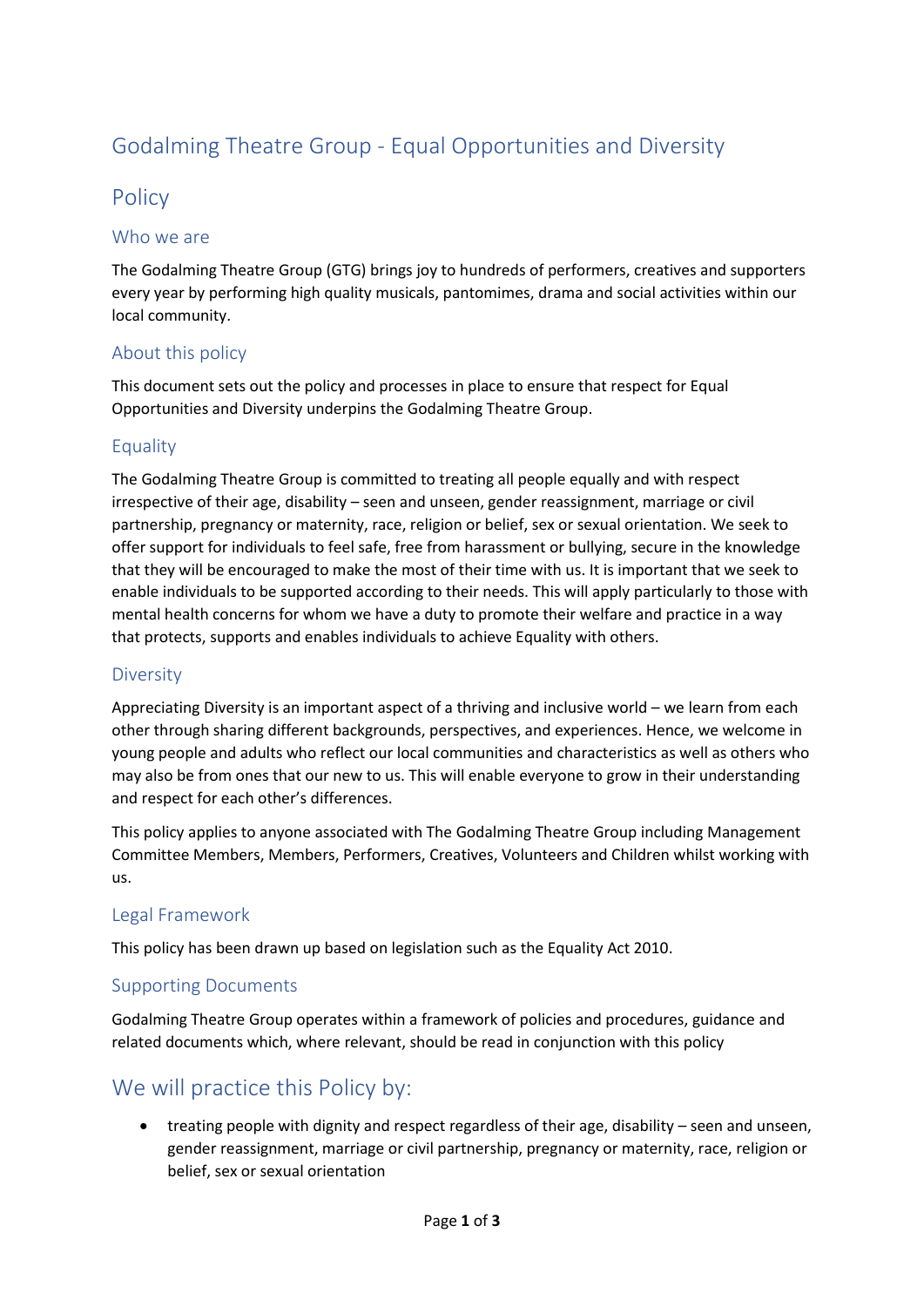- being open and thoughtful when we talk to others and encouraging everyone to communicate and behave with respect, skill, and grace. Language or humour that people find offensive will not be tolerated e.g. sexist, homophobic or racist jokes or language/imagery of people with a mental health disability or concern that is derogatory
- working with members, creatives, volunteers or children to consider any specific needs, which we would need to take into account, such as feeling uncomfortable working in close proximity with others whilst with us. With this example we will also seek to help that individual begin to feel more comfortable as a valued member of the group
- challenging any individual who appears to contravene this policy and offer them an opportunity to explain their position and identify any action that is required e.g. awareness raising discussion, training or if necessary, a verbal warning. The process for taking this action is set out in the 'Code of Conduct.
- retaining the right to ask an individual who fails to respond or further contravenes after a first verbal warning to leave the premises and the Group
- educating our members, creatives, volunteers and children about the policy, so that they are committed to its aims and practice, have had an opportunity to ask questions and receive any training or other support they need to comply with it.
- having a named Management Committee Member who leads on the implementation and monitoring of this Policy

### How to raise a concern or complaint

It is important to establish the difference between a concern and a complaint. Taking informal concerns seriously at the earliest stage will reduce the likelihood of them developing into formal complaints. We commit to doing our best to resolve any potential or actual impropriety. Should you feel you have a concern arising from your experience with Godalming Theatre Group we would encourage you, in the first place, to share your concern with the Secretary of the Management Committee or the Manager for the session you have attended. If your concern is to do with the Manager then please raise your concern directly with the Chair of Godalming Theatre Group Management Committee,– contact details below.

We commit to trying to resolve your concerns working with you and others as appropriate to your satisfaction. If you feel your concern has not been satisfactorily resolved, you can make a complaint to us by writing to Godalming Theatre Group, via the contact details below. Write careful notes of the details of your complaint and the effect it has had on you or others. Sign, date and pass a copy of your notes to the Secretary.

Should you feel your complaint has not been satisfactorily resolved you can also send in a written complaint to the Chair of Godalming Theatre Group.

## Adoption of this policy

This Policy was adopted by the Godalming Theatre Group Management Committee.

Signed . . . *Denise Hodgkiss* (Chair Godalming Theatre Group) Signature of second committee member Signed . . . *Madeleine Gibb* (Secretary Godalming Theatre Group) Date of adoption 25/01/2022